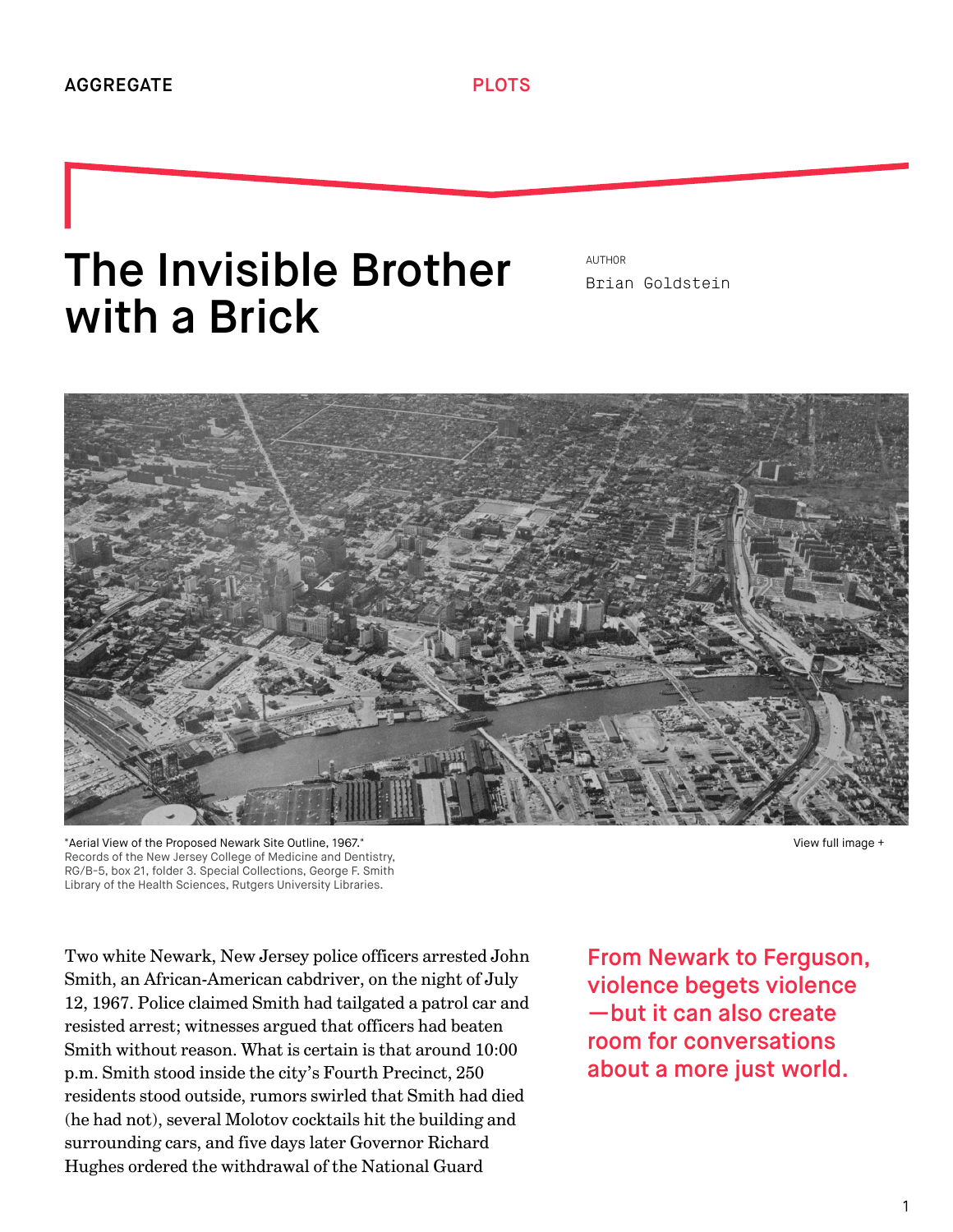troops that had occupied the predominantly African-American Central Ward during Newark's worst riots. [1](#page-6-0)

<span id="page-1-1"></span>The accounts that followed described extensive destruction along Springfield Avenue and a tragic human toll: 24 black Newarkers, one white police officer, and one white firefighter.<sup>[2](#page-6-1)</sup> But a more complex story lurked beneath, for this uprising had deep roots in the violence that officials themselves had enacted. Newark's African-Americans regularly faced two kinds of violence: police violence and planning violence. John Smith's everyman name embodied a history of everyday police harassment of black men, from rough interrogation to killings by the predominantly white force. Agents of planning violence donned more bureaucratic clothing but arguably imposed a greater toll. Between the early 1950s and 1967, Newark, the leading recipient of federal redevelopment funding per capita, executed 17 urban renewal projects. In the Central Ward, the city's redevelopment body, the Newark Housing Authority (NHA), built campuses for the Newark College of Engineering and Rutgers University-Newark. Nearby, officials packed 18,000 black citizens into public housing high-rises. Such redevelopment wrought tremendous social costs, displacing as many as 25,000 and destroying almost 7,500 dwellings, only worsening already acute overcrowding and concentrated poverty. Indeed, if John Smith's arrest had sparked the riot, many blamed the latest redevelopment effort as its catalyst: a new, 150-acre campus for the New Jersey College of Medicine and Dentistry in the Central Ward. That project, announced in December 1966, was to displace 8,000 more families and over 20,000 people. Understandably, residents responded to the news with anger. [3](#page-6-2)

<span id="page-1-2"></span>Planning violence and police violence sparked a violent reprisal, one of the most destructive among the many that marked this era of "long hot summers." But in the Central Ward, this response had an outcome that few could have foreseen. Planning and policing fomented the riots, but the riots unexpectedly fomented a new form of planning. Activists, frustrated by the medical school plans and what they would mean for a much-maligned neighborhood, found that the riots provided a remarkable tool that enabled resistance against Newark's redevelopment machine. With the July uprising hovering in the background, residents led by a young organizer, Junius Williams, found room to craft their own vision for their neighborhood, one that accommodated the medical school and also addressed the real needs of the Central Ward community. As Williams—an African-American Yale law student and civil rights veteran

<span id="page-1-0"></span>PROJECT [Black Lives Matter](http://we-aggregate.org/project/black-lives-matter) TAGS [aesthetics](http://we-aggregate.org/tag/aesthetics) [black lives matter](http://we-aggregate.org/tag/black-lives-matter) [histories](http://we-aggregate.org/tag/histories) [protests](http://we-aggregate.org/tag/protests) [urbanism](http://we-aggregate.org/tag/urbanism)

DOWNLOAD PDF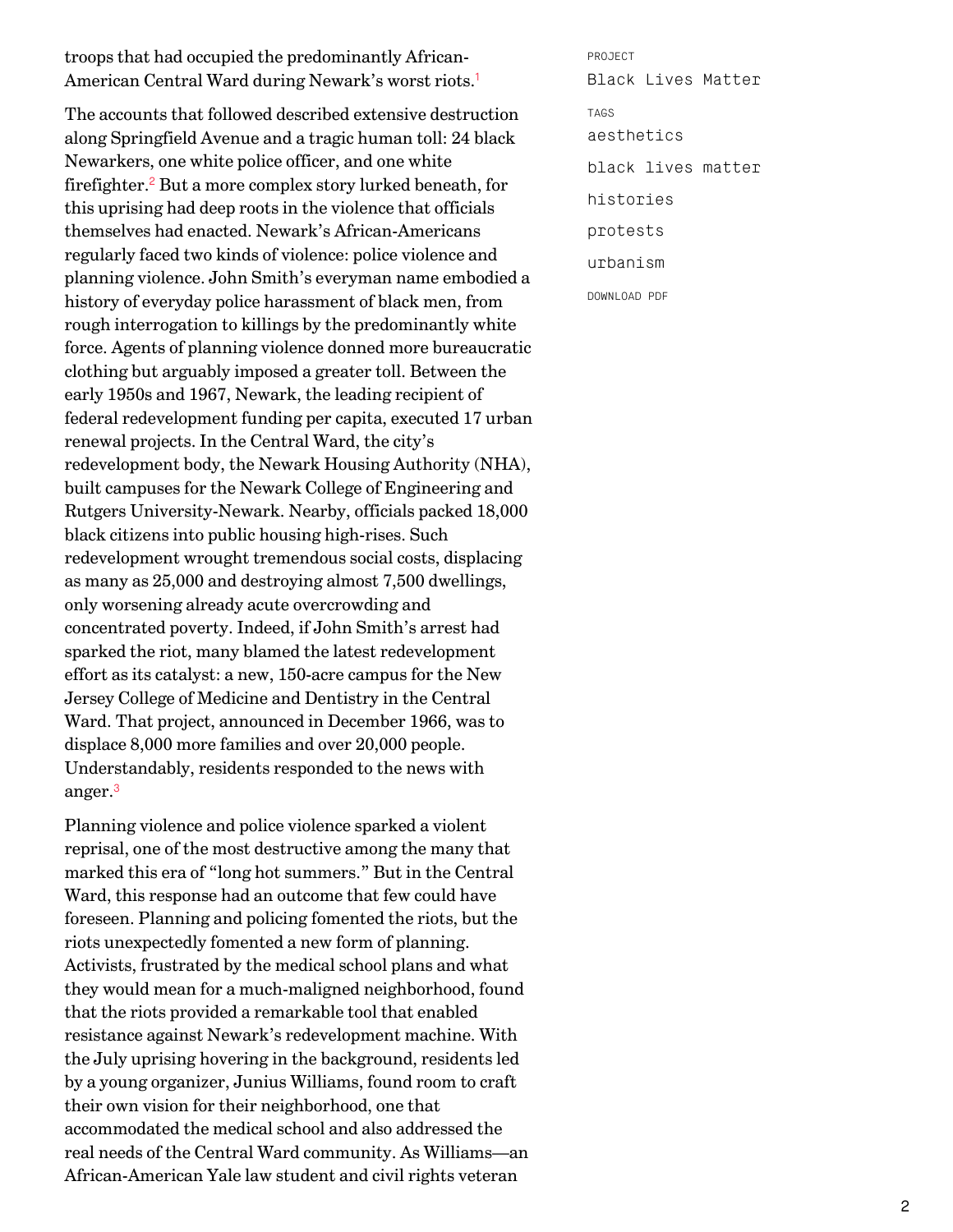<span id="page-2-0"></span>who first came to Newark in 1965—would later explain, an "invisible brother with a brick" stood in every room in which residents confronted officials in the aftermath of the riots. [4](#page-6-3) Black Newarkers used bricks as the stuff of both frustrated backlash and carefully negotiated physical and social change. Their story demonstrates that destructive planning could beget violence, but that violence could also beget more sensitive planning. In other words, something very tangibly beneficial grew out of this fraught chapter in Newark's history.

Newark's aggressive redevelopment program largely unfolded at the behest of the NHA's executive director, the Robert Moses-like Louis Danzig. When the state awarded Newark the medical school, the autocratic Danzig waved away displacement as a matter of little concern, calling relocation "a difficulty Newark has faced before and can face again." But Danzig's confidence revealed his obliviousness to a changed context. As one of the poorest and most segregated American cities, Newark provided fertile ground for organizers in the New Left, including the Students for a Democratic Society and the Student Nonviolent Coordinating Committee (SNCC). In the summer of 1967, Williams managed an anti-poverty program there, a frontrow seat to the escalating tensions surrounding the medical school. At a May blight hearing concerning the project, for example, an itinerant organizer named Albert Roy Osborne, alias Colonel Hassan, wreaked havoc. His supporters pelted planners with eggs. When Newark's fire director declared "that the area be demolished whether a medical school is built or not," Hassan attacked the stenographer, overturning the machine and tearing the hearing's transcript. Thirty-one police officers led him out. Later, an associate flung a presentation board at a tape recorder. As police ejected him and officials adjourned the meeting, attendees chanted, "Hell no, we won't go." [5](#page-6-4)

<span id="page-2-2"></span><span id="page-2-1"></span>The 150-acre project heightened existing tensions in a beleaguered community. At the May hearings, Colonel Hassan promised, "we're going all the way to stop that school—if you had any intelligence, you'd build the school elsewhere and housing there." Five days in July legitimized his claim. Yet his bombast obscured a more nuanced statement that foreshadowed the nature of resistance after the summer. The goal became not simply to oppose the medical school or redevelopment, but to fight for renewal on the community's own terms, a goal embodied in the demand for community control of the ascendant Black Power Movement. [6](#page-6-5)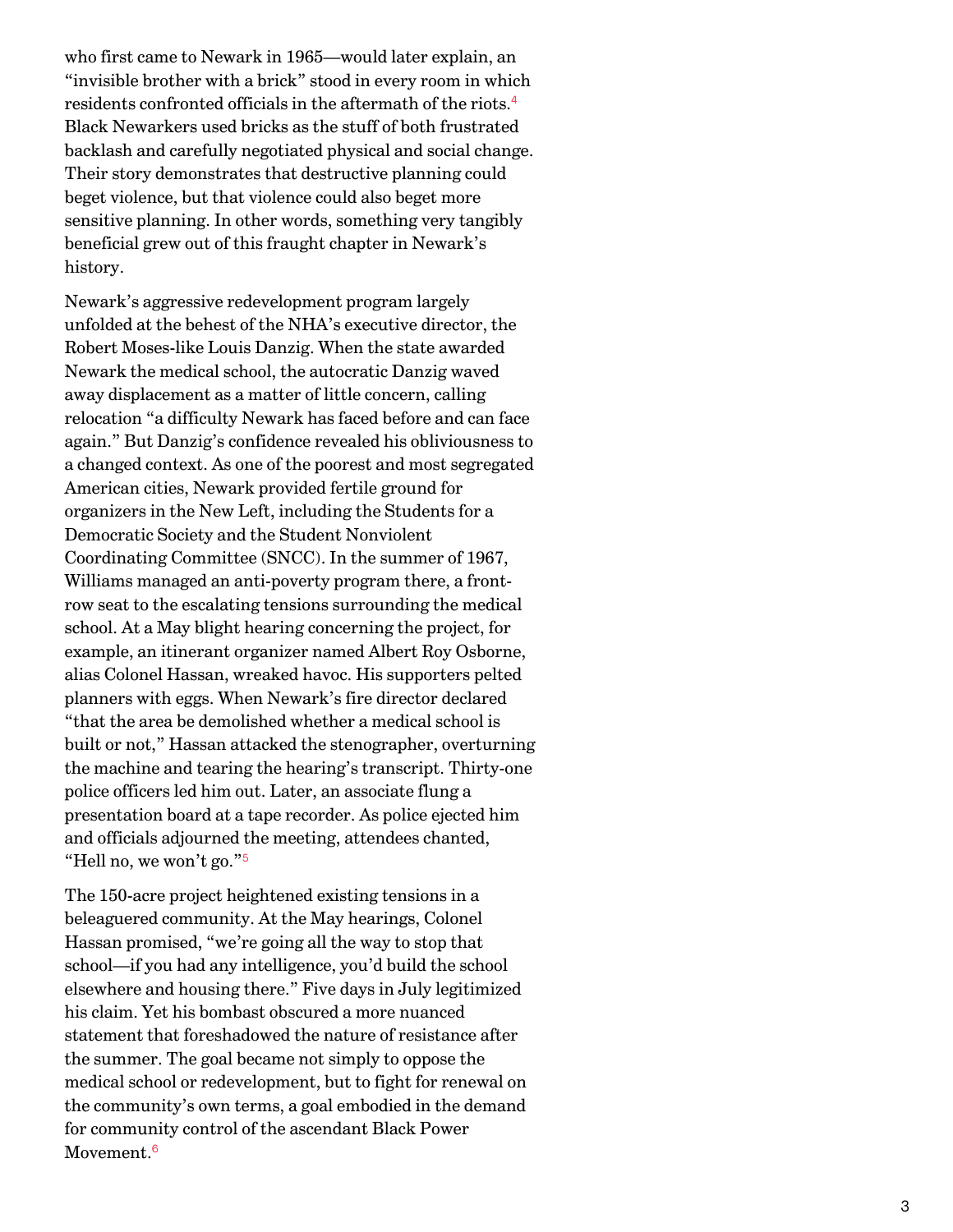Williams developed a response to the medical school in this light, focused on reducing the project's size, minimizing displacement, and organizing residents. In September, he rented an unheated storefront within the project site to serve as the headquarters of a new group, the Newark Area Planning Association (NAPA). Unlike earlier protest efforts, which were reactive and disparate, NAPA created a platform from which Williams could coordinate opposition. At Yale, Williams engaged activist architecture and planning faculty member Pat Goeters to lead a studio on the project. Goeters's students prepared an administrative complaint and crafted an alternate development plan based on community goals and the medical school's needs. They studied existing urban medical schools, finding that even this one's first phase—1.1 million square feet over 46 acres dramatically exceeded precedents. Using Public Health Service standards as a guide, the studio accommodated the school's program in a campus of just 17 acres. In Newark, NAPA's staff canvassed door to door, opened a Freedom School in the storefront for neighborhood children, and reached still more residents in local bars, all to spread awareness of their cause and gather support. [7](#page-6-6)

<span id="page-3-0"></span>NAPA's leaders soon introduced a direct action strategy that drew from the memory of the recent riots. In September, Williams had written to supporters, "Newark is known now as one of the infamous riot cities. We should capitalize on that … no one wants a return of violence." At a City Council hearing in early December, Phil Hutchings, Williams's associate, announced "The Negroes are not going to get anything out of this. … The whole issue is still very emotional. Out there on South Orange Avenue, people are talking about Project Burn." Michael Davidson, NAPA's attorney, soon stood up to announce that activists had sent a telegram to Housing and Urban Development (HUD) Secretary Robert Weaver protesting the city's application for federal funding. Such an approach was carefully calculated. Hutchings, who had played a key role in introducing Black Power discourse to Newark, tapped into perceptions of that discourse, casting Davidson as the straight man and himself as the militant radical. [8](#page-6-7)

<span id="page-3-1"></span>Activists again employed their dualistic strategy when they met with a HUD official in their storefront the following week. Williams pointed to a disparity in units demolished and constructed and argued that officials moved tenants to substandard housing. Larry Miller, head of Newark's SNCC chapter, followed with a threat. "The rebellion in July was nothing compared to what will happen if the medical school is built," Miller promised. This was a dress rehearsal for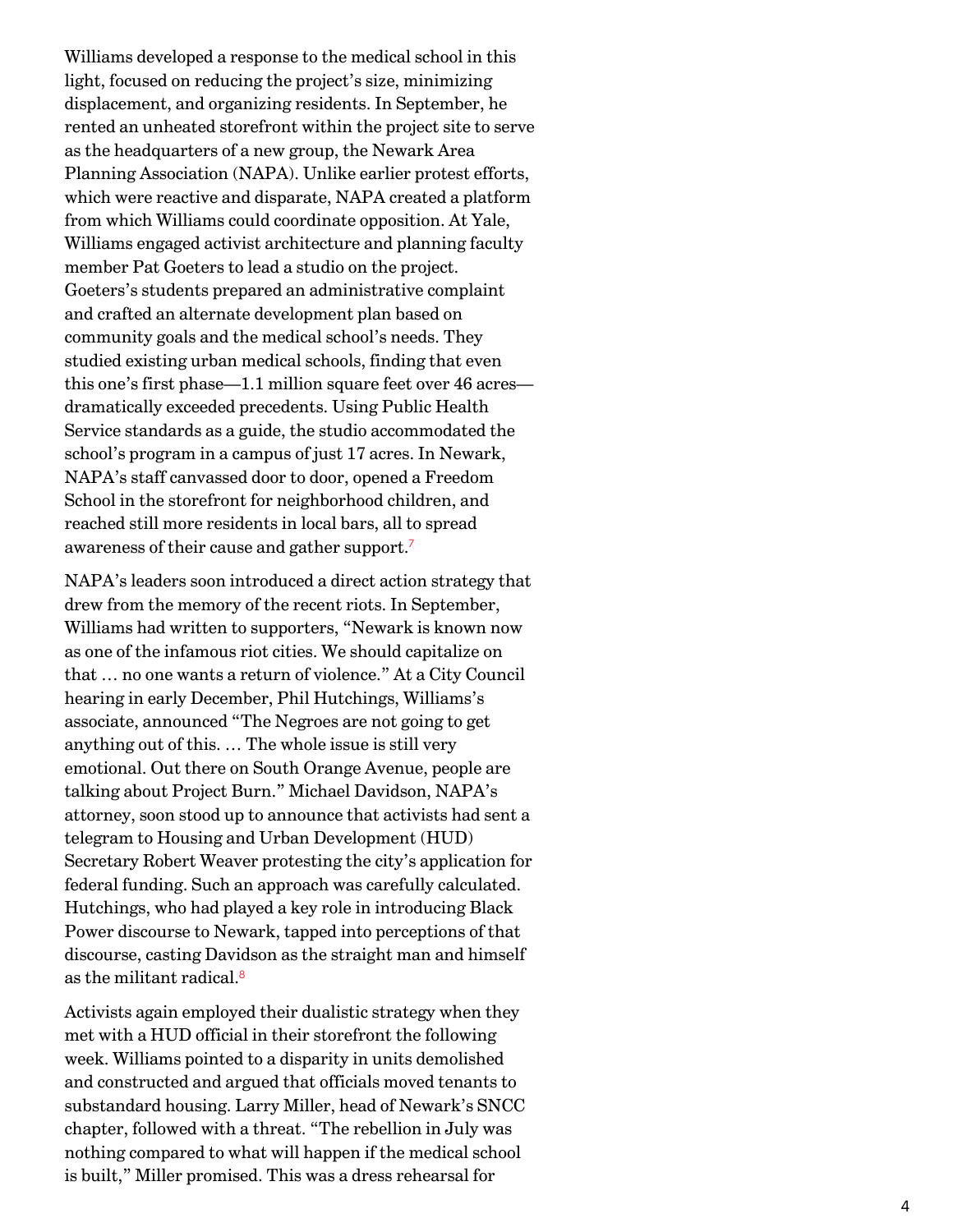NAPA's mid-December press conference, at which Jack Greenberg, the famed leader of the NAACP Legal Defense Fund, announced that an administrative complaint was on its way to HUD. Pat Goeters then presented the 17-acre alternate plan. He was interrupted by a young African-American man in the audience who exclaimed, "Look here, white bread, I don't know about all this Ivy League school environment shit. … If they try to take down all those houses, there's gonna be more blood." He stormed out, followed by several others. Goeters asked Williams, "Wasn't that your roommate, Phil?" Phil Hutchings put the proceedings in sharp relief. If his performance reminded some of Hassan's, that was precisely the point. In front of an audience of journalists, including the New York Times, NAPA's leaders offered two alternatives: a reprise of July 1967 or development on the community's terms. The latter position seemed moderate against Hutchings's outburst. [9](#page-7-0)

<span id="page-4-0"></span>Indeed, activists' repeated invocation of the "invisible brother with a brick" opened up space for the carefully researched demands they made in the language of law and planning. Officials took notice. Several days after the press conference, medical school leaders reduced their plan to 98.2 acres. In mid-January, federal officials sent a letter to New Jersey's governor, Richard J. Hughes, outlining seven conditions that backers would have to meet before HUD would approve the project, including minimized residential displacement and direct negotiations among the medical school, the city, and residents.<sup>[10](#page-7-1)</sup>

<span id="page-4-1"></span>NAPA seized on the negotiations as a chance to finally confront redevelopment officials. The intricacies of these six sessions in February 1968 are unimportant to this telling. Crucial here is that at a table in a state office building a few blocks from the neighborhood that officials had redeveloped and redeveloped sat Williams, his allies, and Louis Danzig. Finding themselves at last on equal terms with the officials who had wreaked so much havoc in the Central Ward, activists forced a parcel-by-parcel discussion of Newark's land and the redevelopment reforms they intended to obtain. [11](#page-7-2)

<span id="page-4-2"></span>In the past, officials had treated such demands with disdain. But the resonance of recent violence had helped activists reach the table, and now they pursued constructive ends through careful negotiation, using the medical school as leverage toward something bigger. Danzig, who had claimed nearly absolute power, now faced a very different reality, forced to agree to meaningful changes for his last large project to go forward. Indeed, the "Newark Agreements," as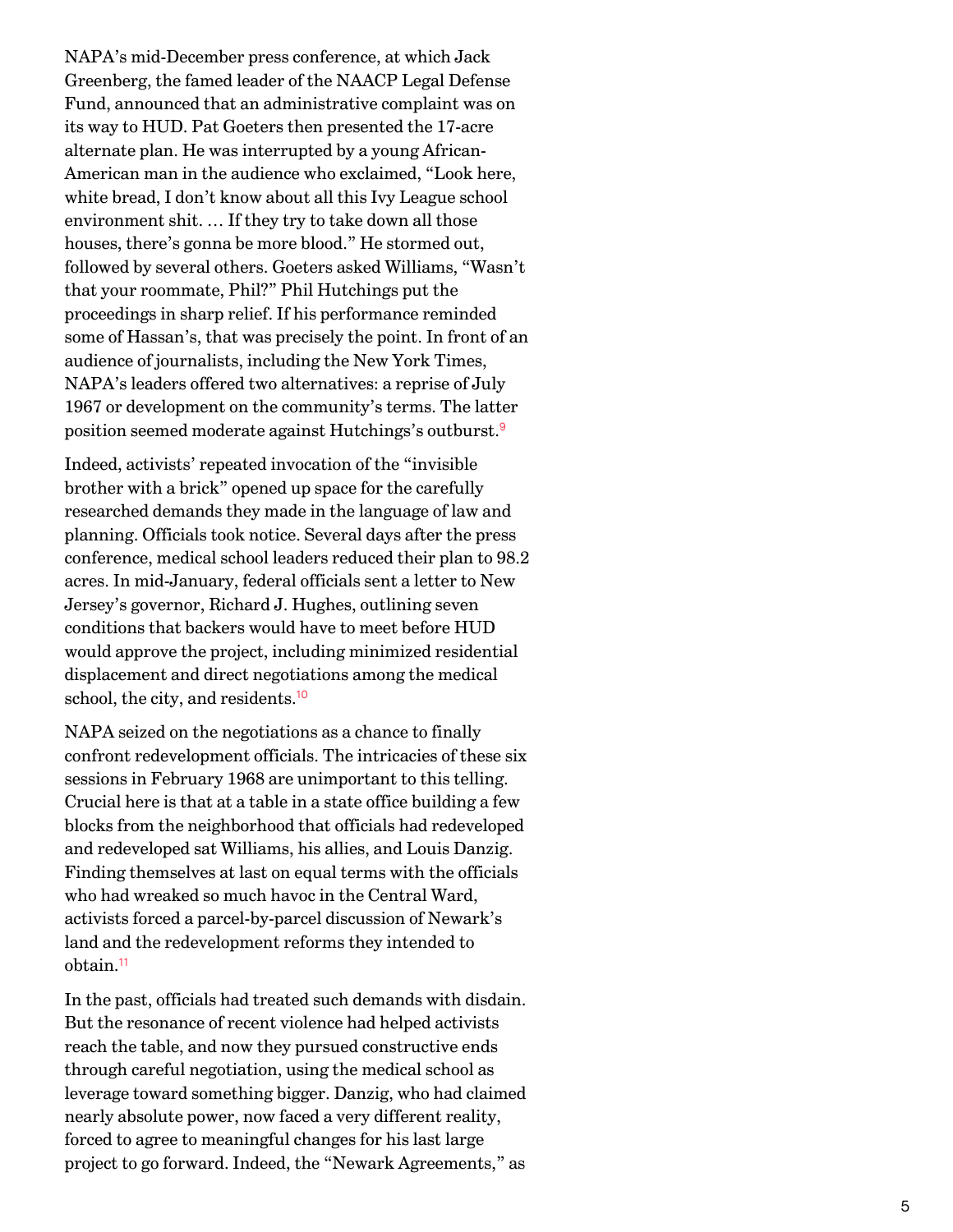the parties called their final document, restricted the medical school to 57.9 acres; established community health programs; promised staged displacement, rent subsidies, and a relocation review board; created an affirmative action construction jobs program; designated a citizen committee with veto power over redevelopment; and formed a community housing council with development control over 60 acres transferred by the NHA. If not a total victory for the Central Ward, it was close. As Williams reflected, "We regard [it] as a trade—the land was given up by black people to get other services they need … medical care, jobs, good housing." [12](#page-7-3)

<span id="page-5-0"></span>The Central Ward provided a complex spatial problem. Almost exclusively black and predominantly poor due to segregational governmental policies, it attracted further intervention precisely because of those characteristics. Yet it was also a unique space, one that black residents inherited at the hands of Danzig and others, but one that they could also claim as their own. The Central Ward created a power base that could respond forcefully using a variety of tools. Williams and his fellow activists grasped this potential, seizing on a strategy—at times legalistic, design oriented, and militant—that turned an oppositional protest into a productive one.

Their history shows that destructive and constructive spatial strategies were—and are—deeply entwined. In rising up, Central Ward residents signaled their frustration with stateled violence that exacerbated bleak social conditions. This reaction inspired effective strategy at the ground level. Activists tapped into recent memories of Springfield Avenue in flames to force officials to negotiate redevelopment on the community's terms. They gained newfound power, a victory that undermined the top-down model of urban redevelopment that cities had practiced for over two decades.

This experience is again pertinent today, amidst renewed attention to urban violence. Like the planning and police violence that shaped Newark, the planning and police violence that has shaped communities like Ferguson, Missouri, has complex consequences. Destructive counterreactions have tremendous costs, but can make people pay attention and listen to the residents of those communities. If Newark's story offers an object lesson, it is that violence begets violence, but, unexpectedly, can also create room for conversations about a more just world that are often otherwise elusive.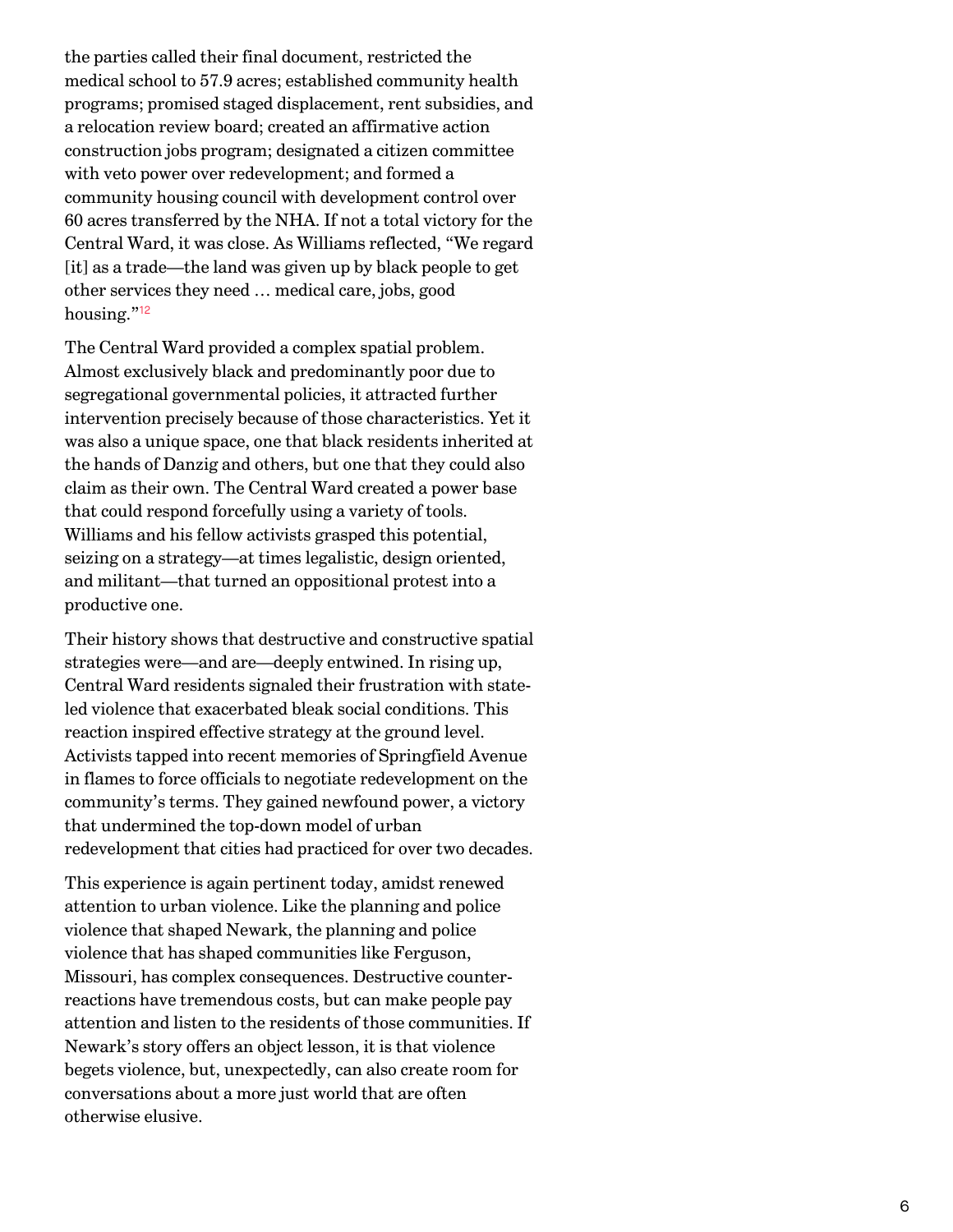Brian Goldstein, "The Invisible Brother with a Brick," Aggregate 3 (March 2015), [https://doi.org/10.53965/ARMK4272.](https://doi.org/10.53965/ARMK4272)

\*Not peer-reviewed

<span id="page-6-0"></span>1 David C. Berliner, "Trouble in Central Ward Called Isolated Incident," Newark News, July 13, 1967, 1; James Cusick, "Trouble Centered on Man Few Knew," Newark News, July 13, 1967, 4; Berliner, "Rioting is Over," Newark News, July 17, 1967, 1. <u>[↑](#page-1-0)</u>

<span id="page-6-1"></span>2 For official accounts, see National Advisory Commission on Civil Disorders, Report of the National Advisory Commission on Civil Disorders (New York: Bantam Books, 1968); State of New Jersey Governor's Select Commission on Civil Disorder, Report for Action: An Investigation Into the Causes and Events of the 1967 Newark Race Riots (New York: Lemma Publishing Corporation, 1972). Contemporary accounts include Tom Hayden, Rebellion in Newark (New York: Random House, 1967); Ron Porambo, No Cause for Indictment: An Autopsy of Newark (New York: Holt, Rinehart and Winston, 1971); Nathan Wright, Jr., Ready to Riot (New York: Holt, Rinehart and Winston, 1968). Historical accounts can be found in Kevin Mumford, Newark: A History of Race, Rights, and Riots in America (New York: New York University Press, 2007); Lizabeth Cohen, A Consumer's Republic: The Politics of Mass Consumption in Postwar America (New York: Knopf, 2003). [↑](#page-1-1)

<span id="page-6-2"></span>3 Mumford, Newark, 73, 116-119; 133-35; Robert Curvin, "The Persistent Minority: The Black Political Experience in Newark" (Ph.D. diss., Princeton University, 1975), 151; Harold Kaplan, Urban Renewal Politics: Slum Clearance in Newark (New York: Columbia University Press, 1963), 21-23; National Advisory Commission, Report, 56-9; Governor's Select Commission, Report for Action, 12-15, 55-56; Malcolm M. Manber, "City Starts on Getting Land, Money for Med School Site," Newark News, 28 December 1966, 16; "Residents Hit Med Site Plan," Newark News, January 19, 1967, 16; Junius Williams, "Advocacy in Newark: The Medical School Controversy" (JD thesis, Yale University, 1968), 7. 1

<span id="page-6-3"></span>4 Junius Williams, interview with author, January 18, 2008. On Williams and his account of these events, also see Williams, Unfinished Agenda: Urban Politics in the Era of Black Power (Berkeley: North Atlantic Books, 2014). [↑](#page-2-0)

<span id="page-6-4"></span>5 Manber, "Med School Action," Newark News, December 12, 1966, 1, 7; Williams, interview; Williams, "Advocacy Proposal," n.d., Junius Williams private collection, Newark, NJ (hereafter Williams collection); U.S. Congress, House Committee on Un-American Activities, Subversive Influences in Riots, Looting, and Burning: Part 4 (Newark, NJ), 90th Cong., 2nd sess., 23-24 April 1968 (Washington: U.S. Government Printing Office, 1968), 1888-9; Robert B. Thompson, "Protests Disrupt Newark Hearing," Newark News, May 23, 1967, 8. [↑](#page-2-1)

<span id="page-6-5"></span>6 Thompson, "Protests Disrupt Newark Hearing"; Williams, "Advocacy in Newark," 37. 1

<span id="page-6-6"></span>7 Williams, interview; Pat Goeters, interview with author, January 28, 2008; Goeters, "1968 Yale – Newark Studio," n.d., Pat Goeters private collection, Boston, MA; Goeters, "The Patrician Hangup," Perspecta 12 (1969); Williams, "Newark Area Planning Association: Program Proposal," n.d., Williams collection; Williams, "Advocacy Proposal"; Williams, "Memorandum," September 6, 1967, Williams collection; Williams, "Introduction to NAPA," 20 March 1969, Williams collection; Williams, "Advocacy in Newark," 90; NAACP Legal Defense Fund, "Epperson v. Housing Authority of Newark and City of Newark" (Administrative Complaint), December 19, 1967, 6-7. [↑](#page-3-0)

<span id="page-6-7"></span>8 Williams, "Memorandum"; Cusick, "Blight Designation OKd for Medical School Site," Newark News, December 7, 1967, 8. [↑](#page-3-1)